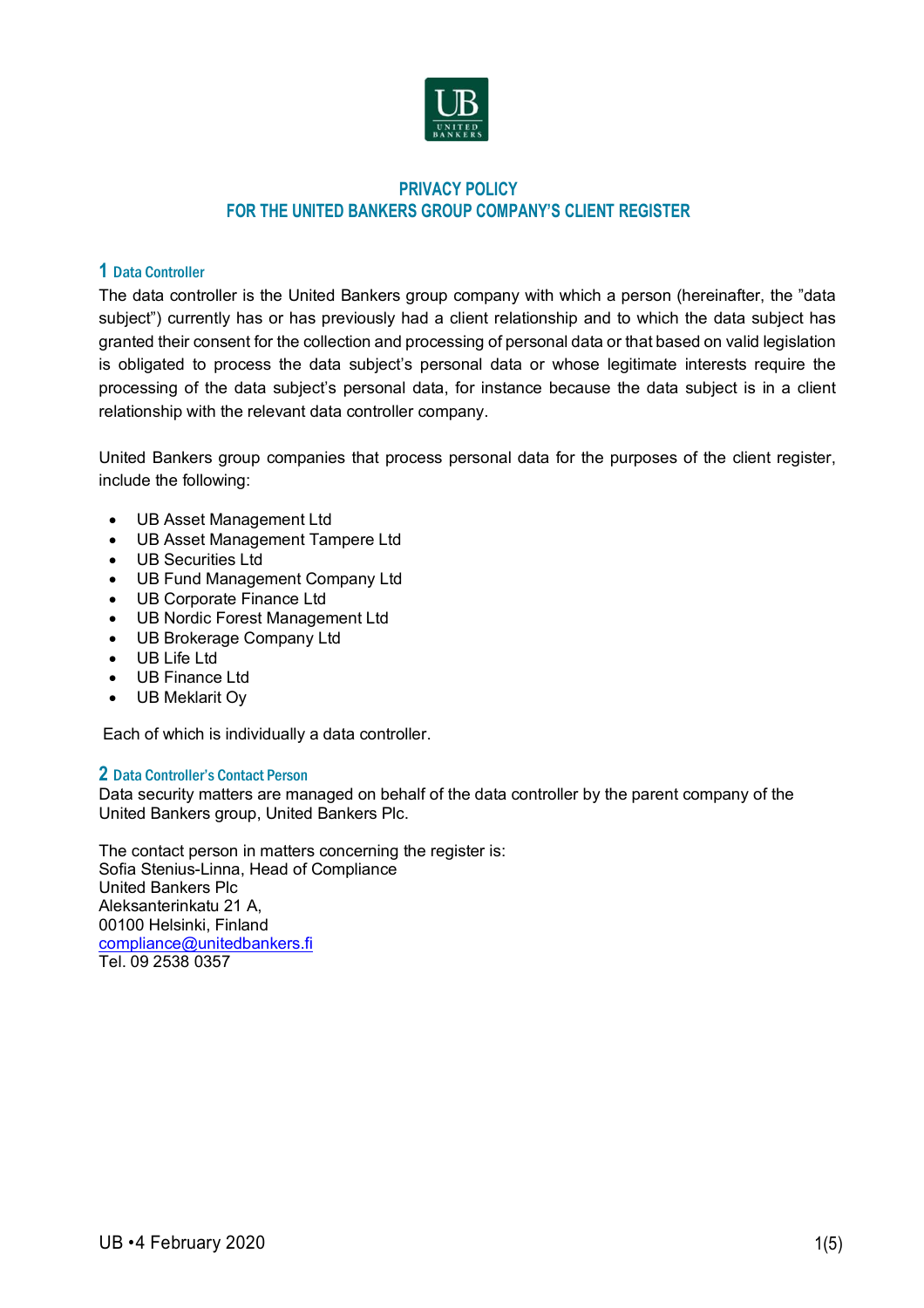## **3** Data Protection Officer's Contact Details

Sofia Stenius-Linna Head of Compliance compliance@unitedbankers.fi Tel. 09 2538 0357

# **4** Name of Register

The United Bankers Group Company's Client Register

## **5** Purpose of Data Processing

Personal data are processed for purposes pertaining to the management, administration and development of the client relationship, sale and provision of services as well as to service development, invoicing and debt collection. Personal data are also processed for purposes required for dealing with any exceptional situations, complaints and other claims, as well as for testing the system. Personal data are processed in communications directed at clients, such as for informational and reporting purposes, marketing as well as in communications regarding exceptional situations. Personal data are also processed in connection with client satisfaction surveys. In addition, personal data are processed to detect, prevent and investigate fraud and other criminal action, claims and liabilities as well as for the purposes of auditing, authority and client reporting. Furthermore, personal data are processed in order to fulfil the statutory obligations pertaining to other group companies.

Profiling refers to the automated processing of personal data. We utilise profiling, for instance, for the purposes of the targeted provision of products and services.

In addition, UB Finance Ltd applies automated decision-making in its services. Automated decisionmaking entails utilising systems so that decisions can be made based on the information that the client has provided. UB Finance Ltd applies automated decision-making, for instance, in granting loans and in preventing malfeasances. With the aid of automated decision-making, UB Finance Ltd strives to ensure that decisions are rapid, fair, effective and correct.

## **6** Legal Basis for the Processing of Personal Data

Personal data are processed on the following legal bases:

- (a) Processing is necessary for the performance of a contract to which the data subject is party or in order to take steps at the request of the data subject prior to entering into a contract.
- (b) Processing is based upon the unequivocal consent of the data subject, retractable by the data subject at any time.
- (c) Processing is necessary for compliance with a legal obligation to which the data controller is subject (for instance, pursuant to the Act on Preventing Money Laundering and Terrorist Financing, Act on Taxation Procedure, Act on Payment Services or Personal Data Act).
- (d) Processing is necessary for the purposes of the legitimate interests pursued by the controller or by a third party, including processing for the purposes of general administration and development of the client relationship as well as the marketing of our services. Such purposes of processing may include, for instance, actions related to marketing or when there is a need to transfer personal data within the corporate group for administrative reasons.
- (e) The social security number is processed in order to carry out a statutory task (e.g. in order to identify the client in accordance with the Act on Preventing Money Laundering and Terrorist Financing (444/2017).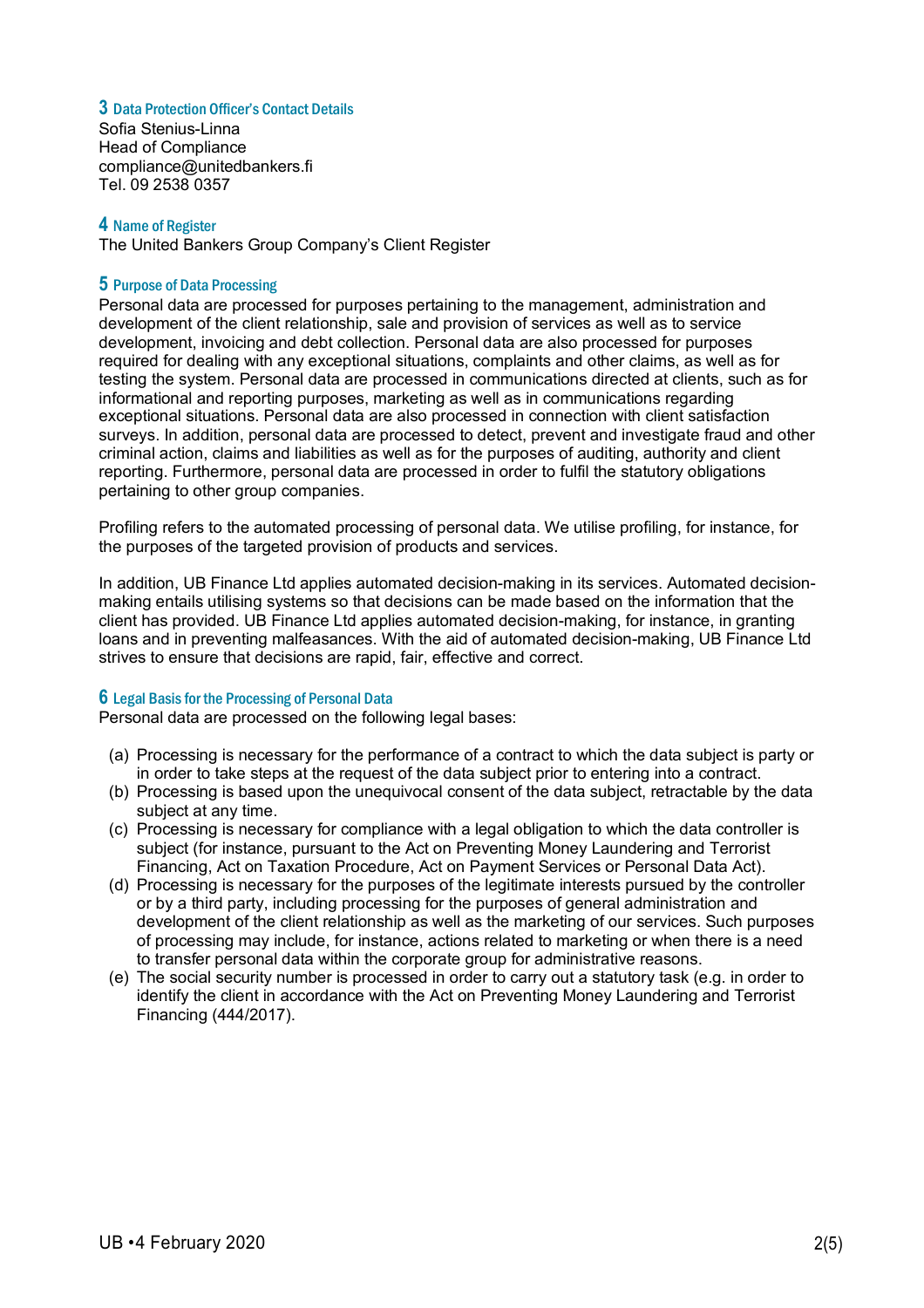### **7** Data Content of the Register (Categories of Personal Data to be Processed)

The register contains, *inter alia*, the following personal data concerning the data subjects:

Information collected from the data subjects themselves for the purposes of managing the client relationship, such as

- Basic client identification details, such as their name, date of birth, social security number, marital status, education, profession, taxation country, tax identifier, details of the document used for identification, domicile, nationality
- Contact details such as address, email address, telephone numbers
- Financial information, such as information concerning the financial status and wealth of the client
- Information pertaining to the management of the client relationship, such as the details of the client's representative, service agreements and terms thereof, direct marketing prohibition and permission, reports, client communications, telephone recordings, bank account information
- Information required by the statutory obligations, for instance information required under the Act on Preventing Money Laundering and Terrorist Financing and the Act on Investment **Services**

Furthermore, other information may also be collected for the purposes of managing the client relationship, such as, for instance, information about the client's objects of interest.

If the client has taken into use the OmaUB online services, the following personal data, connected to the data subject's social security number, are processed in the service:

- Subscriptions, redemptions, swaps, authorisations
- Online payment transactions
- Communications via OmaUB
- Latest log-in (time/ip address)

The provision of certain personal data is a requirement for the conclusion of an agreement, without which the data controller is not able to provide services to the data subject.

#### Personal Data Collected from Third Parties

As a point of departure, personal data in the client register is collected from the data subjects themselves or from their trustees, and in practice the collection of personal data occurs in connection with the creation of the customership, registration into the service, utilisation of the service and customer service. In addition to such data, information may also be obtained from public and private sources, such as authority registers (for instance the population register and trade register) and from national and international sanctions lists (FATF, National Bureau of Investigation, EU, UN and OFAC), from credit information services providers and enforcement authorities. Information collected from public sources may constitute clients' identification or contact information, or information required under legislative obligations.

#### **8** Personal Data Retention Periods

We retain the personal data of data subiects collected for the purposes of managing the client relationship for the duration of the client relationship. Upon the cessation of the client relationship, we retain certain information owing to legislation, in accordance with the retention period required or permitted by the legislation.

For instance, documents related to the management of the client relationship are retained for ten (10) years after the cessation of the client relationship. Client correspondence (telephone conversations with the client and electronic messages between UB and the client) are retained for a minimum of five (5) years, but may, upon the request of the supervisory authority, be retained for seven (7) years of the recording of same. Material related to accounting is retained for six (6) or ten (10) years, including the current year, as provided for under the Accounting Act (1336/1997).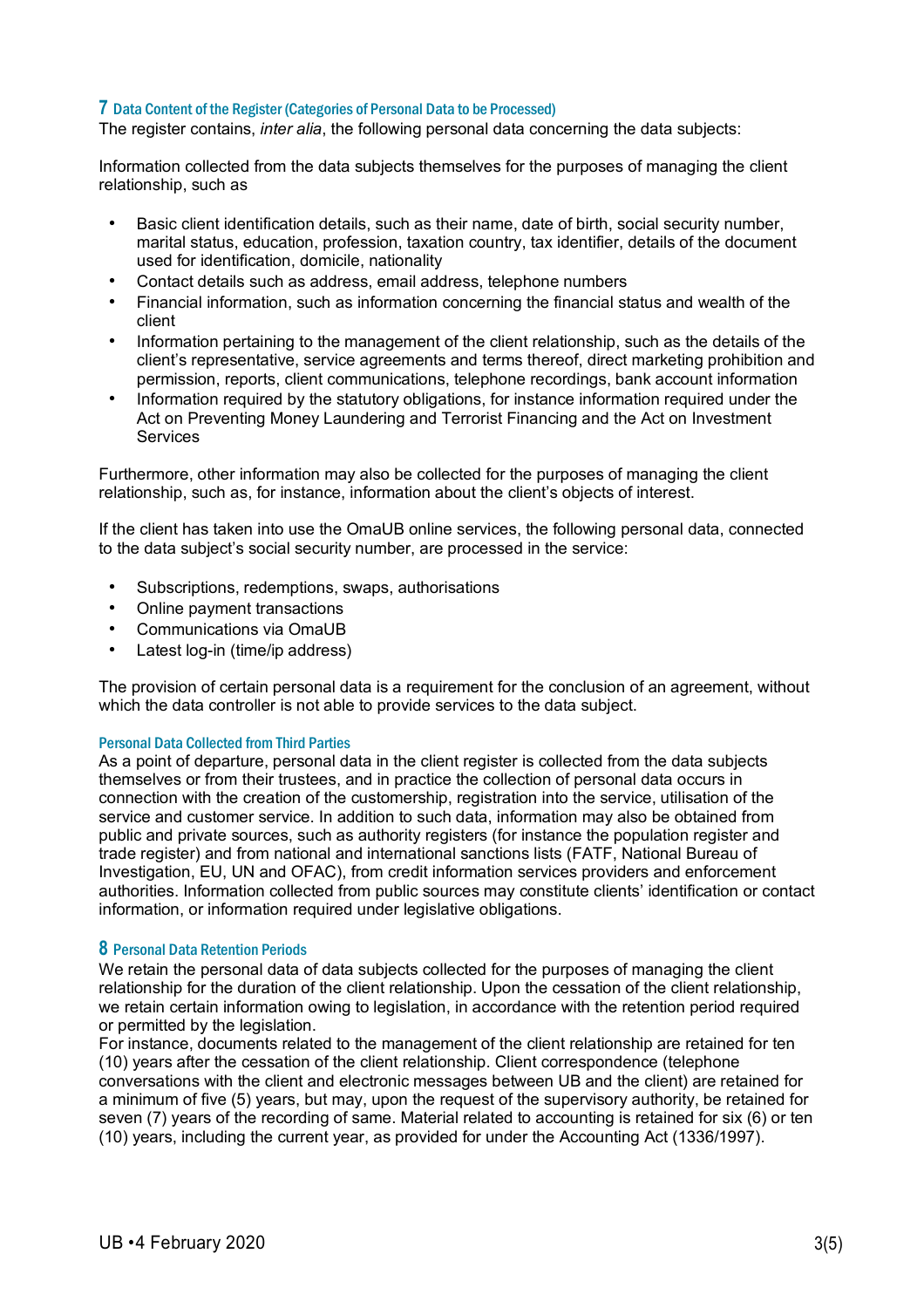#### **9** Recipients of Personal Data (Categories of Recipients) and Regular Disclosures of Personal Data

The data controller transfers or discloses personal data to other parties when compliance with an agreement or the provision of the service requires the transfer of information. Parties to which information may be disclosed include, for instance, UB group companies and external business and co-operation partners. In addition, information is disclosed to the authorities in accordance with statutory obligations.

When a co-operation partner or service provider is carrying out an agreed task that requires the processing of personal data on behalf of the data controller, the liability of the processor and the purpose of the processing is defined contractually in writing. Such contracts may be concluded, for instance, in order to outsource an IT services provider.

#### **10** Transfers of Personal Data Outside of the EU or EEA

As a main rule, the data controller shall not transfer information outside of the EU or EEA (to a "third country"). In case personal data is exceptionally transferred to a third country, this is only done if we are able to ascertain that the data subject's information has been protected at the level required by the General Data Protection Regulation, or if the data subject grants their express consent to same.

#### **11** Principles of Personal Data Protection

Information concerning the clients has been protected as follows:

The data controller has agreed upon the protection of the register with the system suppliers.

The right to access the databases and systems and to utilise the register has only been granted to employees of the data controller or of the subcontractors acting on its behalf and on its account who by virtue of their assignment are entitled to process the information contained in the register. Only employees who by virtue of their work tasks have the right to process personal data are entitled to use the system containing personal data.

Access to the information contained in the register is only allowed to designated persons authorised to do so owing to their work tasks. The confidentiality, integrity and availability of the personal data contained in the register is protected with appropriate technical and organisational measures. Such measures include, *inter alia*, passwords and other access right management, access control and physical safeguards as well as firewalls.

## **12** Rights of the Data Subject

The data subject shall have the following rights defined under the EU General Data Protection Regulation:

- a) The right to obtain confirmation from the data controller of whether personal data concerning the data subject are being processed or not, and if such personal data are being processed, the right to gain access to the personal data and to certain data determined under the EU General Data Protection Regulation.
- b) The right to object to the processing of personal data for certain purposes defined under the EU General Data Protection Regulation, such as for direct marketing.
- c) The right to withdraw their consent at any time without this impacting the lawfulness of the processing conducted on the basis of such consent prior to the withdrawal of same.
- d) The right to require the data controller to rectify without any undue delay any inaccurate or erroneous personal data concerning the data subject, as well as the right to have incomplete personal data supplemented.
- e) The right to require the data controller to erase the personal data concerning the data subject without any undue delay in situations defined under the EU General Data Protection Regulation.
- f) The right to require the data controller to restrict processing under the situations defined under the EU General Data Protection Regulation.
- g) The right to obtain, under certain situations defined under the EU General Data Protection Regulation, the personal data concerning the data subject that the data subject has provided to the data controller, in a structured, generally used and machine-readable form, as well as